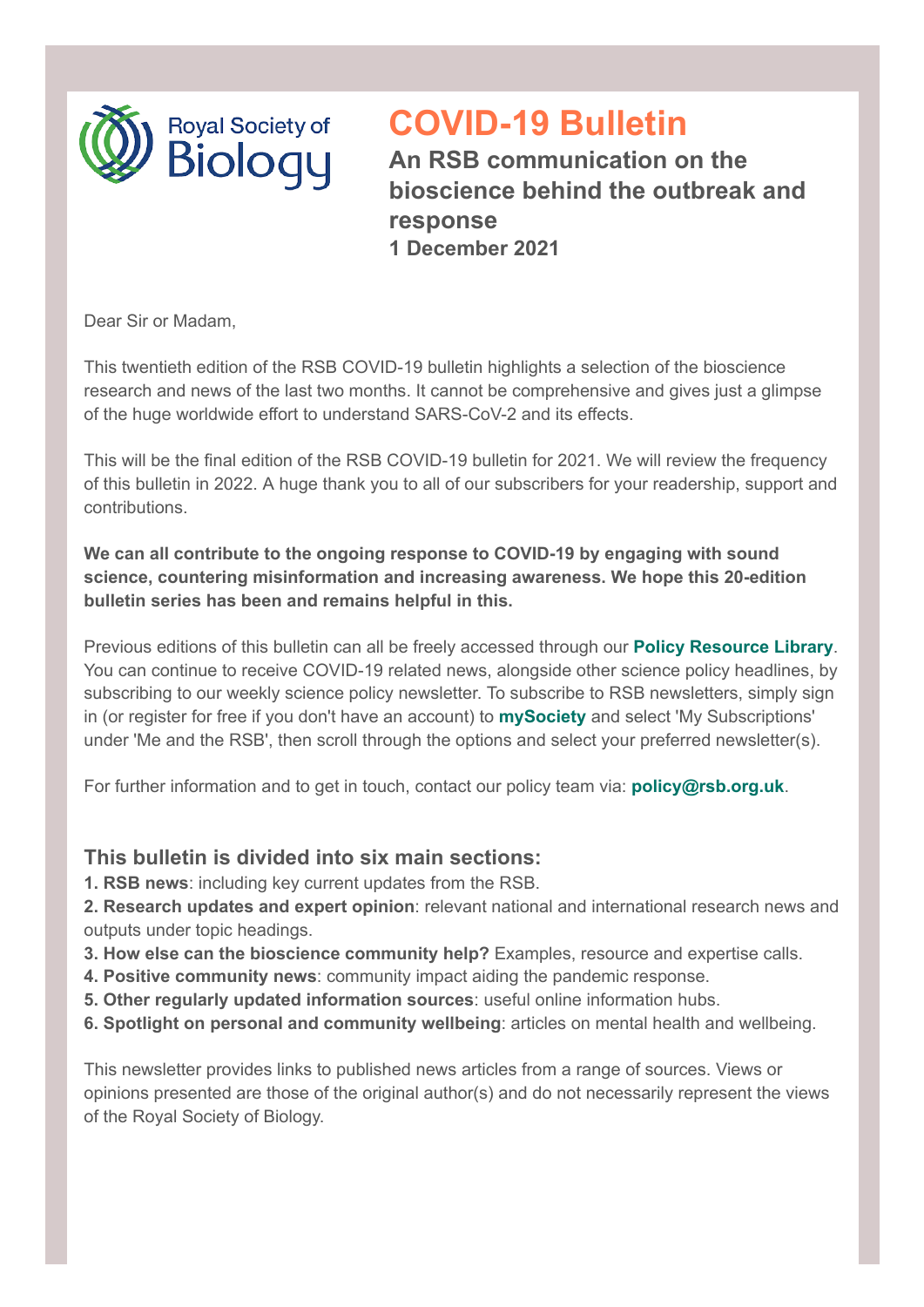## **RSB news**

#### **[Training](https://www.rsb.org.uk/careers-and-cpd/training)**

The RSB offers training courses both online and in-person (via video conferencing). Training courses can also be delivered in-house to staff or students (via video conferencing). If you are [interested in up-skilling then please contact us at](https://learn.rsb.org.uk/) **[training@rsb.org.uk](mailto:training@rsb.org.uk)**. Visit our **online training platform myLearning** or send a request to sign-up to our **[Training Newsletter](mailto:training@rsb.org.uk)** for regular updates.

[For more current news, commentary and updates, visit the](https://thebiologist.rsb.org.uk/) **[RSB on Twitter](https://twitter.com/RoyalSocBio)**, **[LinkedIn](https://www.linkedin.com/company/royalsocbio/)**, **The Biologist**, and read our latest edition of the weekly **[Science Policy Newsletter](https://www.rsb.org.uk/policy/policy-resources/policy-newsletter)**.

# **Research updates and expert opinion**

*SARS-CoV-2 is a virus in the zoonotic coronavirus family. This novel virus, discovered in 2019, was previously unidentified in humans and causes the disease COVID-19, which has since been characterized as a pandemic.*

## **SARS-CoV-2 virus characteristics**

#### **[Heavily mutated Omicron variant puts scientists on alert](https://www.nature.com/articles/d41586-021-03552-w)**

Nature News describes how researchers are racing to determine whether a fast-spreading coronavirus variant poses a threat to COVID vaccines' effectiveness.

#### **['Patience is crucial': Why we won't know for weeks how dangerous Omicron is](https://www.science.org/content/article/patience-crucial-why-we-won-t-know-weeks-how-dangerous-omicron)**

Science Magazine explains how lab tests and patterns of spread will show whether the new SARS-CoV-2 variant's many mutations are a serious threat.

#### **[Tracking SARS-CoV-2 variants](https://www.who.int/en/activities/tracking-SARS-CoV-2-variants/)**

WHO webpage describing the characterisation of specific Variants of Interest (VOIs) and Variants of Concern (VOCs), in order to prioritise global monitoring and research, and ultimately to inform the ongoing response to the COVID-19 pandemic.

#### **[COVID Variant Mu Made a Splash, Disappeared Without a Peep](https://www.webmd.com/lung/news/20211006/mu-made-splash-disappeared-quietly)**

WebMD reports on how, amid the Delta variant summer surge in COVID-19 cases, hospitalizations, and deaths, some experts warned that the next potential threat was starting to emerge: the Mu variant of the coronavirus; but then an interesting thing happened - the prevalence of Mu in circulation in the U.S. dropped off quickly over a matter of weeks.

## **COVID-19 pathophysiology**

#### **[How do people resist COVID infections? Hospital workers offer a hint](https://www.nature.com/articles/d41586-021-03110-4)**

Nature News describes how immune cells might 'abort' SARS-CoV-2 infection, forestalling a positive PCR or antibody test.

## **Epidemiology and public health response**

#### **[PM opening statement at COVID-19 press conference: 27 November 2021](https://www.gov.uk/government/speeches/pm-opening-statement-at-covid-19-press-conference-27-november-2021)**

Prime Minister Boris Johnson held a COVID-19 press conference where new measures in response to the Omicron variant were announced. These include face coverings in shops, in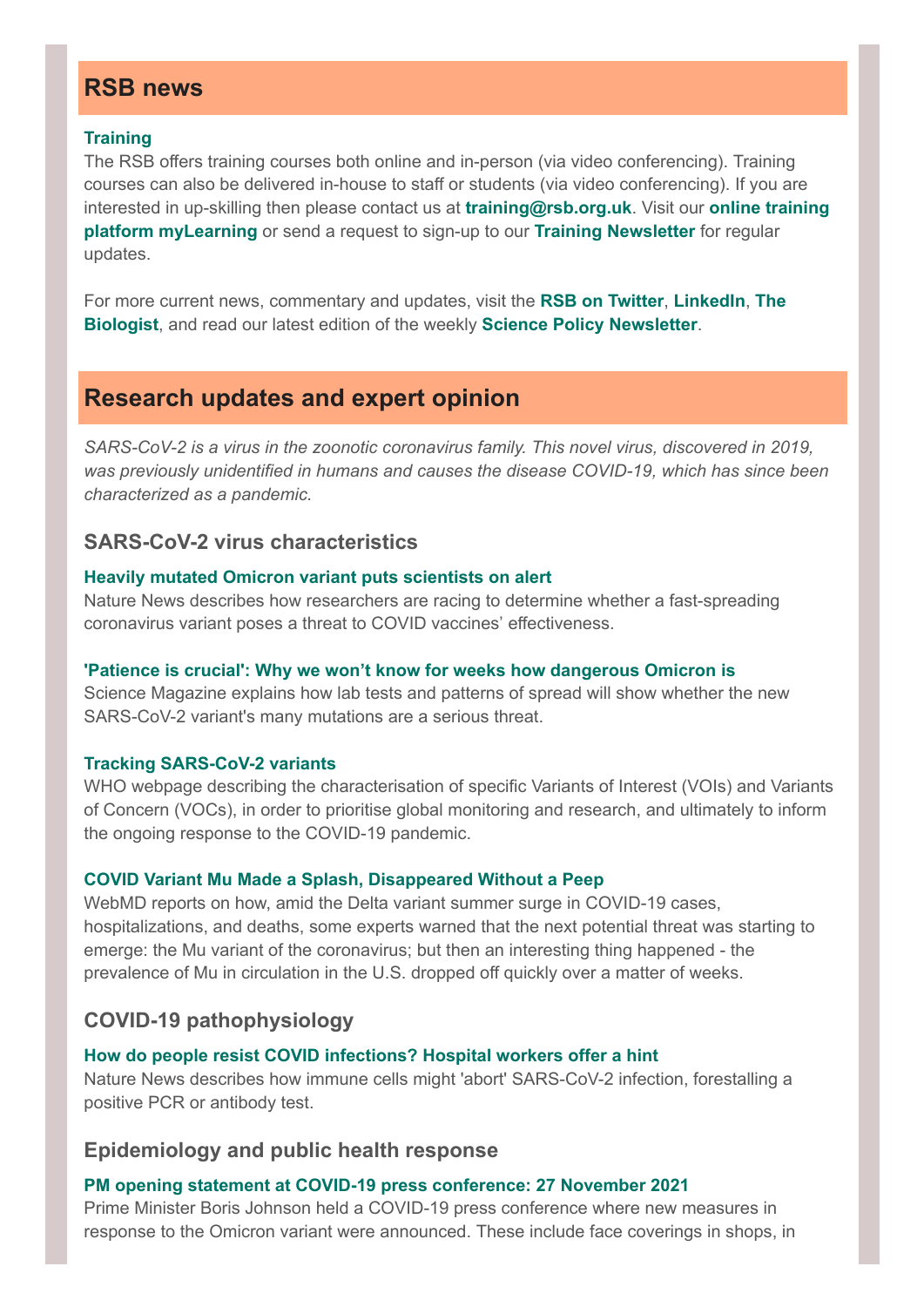communal areas in most education settings, and on public transport; PCR tests on or before day 2 for all international arrivals; and self-isolation for contacts of suspected Omicron cases, including for those who are fully-vaccinated.

#### **[G7 health ministers praise South Africa for alerts on Omicron](https://www.reuters.com/world/g7-health-ministers-praise-south-africa-alerts-omicron-2021-11-29/)**

Reuters reports on how G7 health ministers praised South Africa on Monday 29th of November for the work it has done in detecting the new Omicron variant and alerting others, and said they would work together to monitor the strain.

#### **[Opinion: Scientists sharing Omicron data were heroic. Let's ensure they don't regret it](https://www.theguardian.com/commentisfree/2021/nov/28/scientists-sharing-omicron-date-were-heroic-lets-ensure-they-dont-regret-it)**

Jeffrey Barrett, who leads the COVID-19 genomics initiative at the Wellcome Sanger Institute, discusses how teams in Africa who detected the new Covid genome moved quickly, advising that their actions should not result in economic loss.

#### **[Trust deficit stalls vaccinations in Eastern Europe, driving new COVID surge](https://www.politico.eu/article/covid-vaccination-eastern-europe-trust-fourth-wave-vaccine/)**

Politico reports on how vaccine hesitancy has proved difficult to dislodge amid deep mistrust and political uncertainty.

## **[Navigating from SARS-CoV-2 elimination to endemicity in Australia, Hong Kong, New](https://www.thelancet.com/journals/lancet/article/PIIS0140-6736(21)02186-3/fulltext#%20) Zealand, and Singapore**

In this article, published in The Lancet, the authors discuss the elimination strategies utilised by the countries in question, and how some are moving to an endemicity model instead, with recommendations for the future.

#### **[Weather played a limited role in early spread of Covid-19, research finds](https://www.telegraph.co.uk/global-health/science-and-disease/weather-played-limited-role-early-spread-covid-19-research-finds/)**

Experts analysed Covid transmission in 409 cities and found little evidence that weather affected the virus' spread during the first wave

#### **Testing and ongoing surveillance**

#### **[People in England and Scotland urged to take more lateral flow tests](https://www.theguardian.com/uk-news/2021/nov/23/people-in-england-and-scotland-urged-to-take-more-lateral-flow-tests)**

The Guardian reports on UK government guidance which has been updated to cover socialising indoors, as Scotland's first minister urges people to make 'extra effort'.

## **Prophylaxis and treatment**

#### **[All adults to be offered COVID-19 boosters by end of January](https://www.gov.uk/government/news/all-adults-to-be-offered-covid-19-boosters-by-end-of-january)**

Government press release describing how almost 7 million extra over 40s are now eligible for booster programme in England as gap between doses is halved.

#### **[Bias in medical devices may have led to avoidable UK Covid deaths, says Javid](https://www.theguardian.com/society/2021/nov/21/sajid-javid-announces-review-racism-bias-medical-devices)**

The Guardian reports on an announcement by the health secretary of a review to examine why people of colour and women have worse health outcomes.

#### **[COVID antiviral pills: what scientists still want to know](https://www.nature.com/articles/d41586-021-03074-5)**

Nature News Explainer on how drugs such as molnupiravir and Paxlovid could change the course of the pandemic if clinical trial results hold up in the real world.

#### **[African scientists race to test COVID drugs](https://www.nature.com/articles/d41586-021-02995-5) - but face major hurdles**

Nature News Feature reporting on how, in a bid to stave off looming disaster, scientists are trying to repurpose drugs used for malaria and other diseases, but infrastructure and recruitment challenges stymie progress.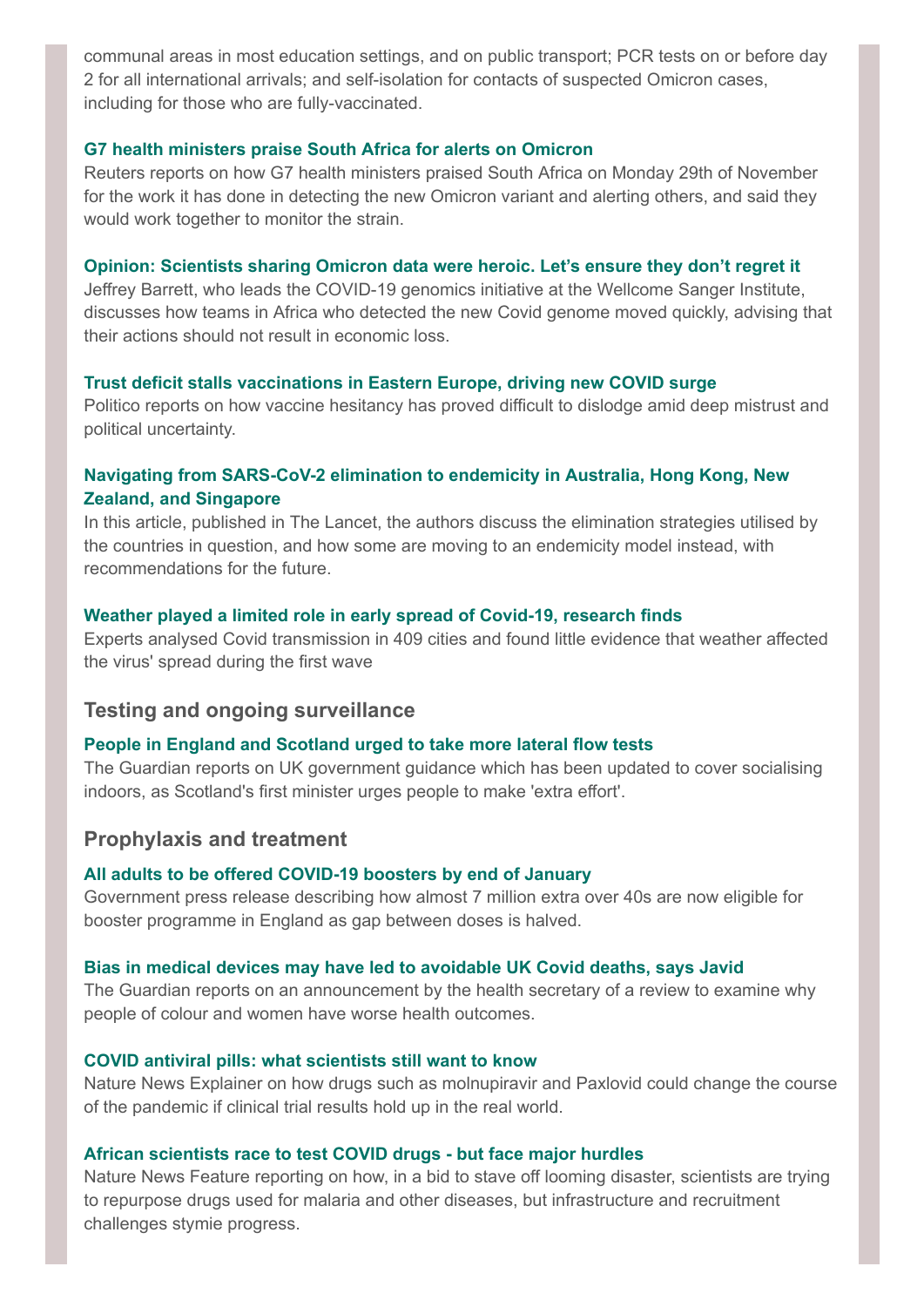#### **[Gavi and Switzerland collaborate to prioritise supply to COVAX](https://www.gavi.org/news/media-room/gavi-and-switzerland-collaborate-prioritise-supply-covax)**

Gavi declares Switzerland has become first country to respond to call to trade places with COVAX in manufacturers' supply queues.

#### **[How protein-based COVID vaccines could change the pandemic](https://www.nature.com/articles/d41586-021-03025-0)**

Nature news reports on how 'jabs' from Novavax and other biotech firms are coming, and scientists say they have a lot to offer.

#### **[COVID vaccine makers brace for a variant worse than Delta](https://www.nature.com/articles/d41586-021-02854-3)**

Nature News reports on how companies are updating vaccines and testing them on people to prepare for whatever comes next in the pandemic.

#### **Vaccine effectiveness against COVID-19 [- What can the COVID-19 Infection Survey tell us?](https://blog.ons.gov.uk/2021/10/18/vaccine-effectiveness-against-covid-19-what-can-the-covid-19-infection-survey-tell-us/)**

National Statistical describes how, as well as providing estimates on infection levels and antibodies, the Coronavirus (COVID-19) Infection Survey (CIS) collects information from participants on their vaccination status, providing some insight into vaccine effectiveness on variants, including Delta.

#### **[COVID vaccines cut the risk of transmitting Delta — but not for long](https://www.nature.com/articles/d41586-021-02689-y)**

Nature News covers how people who receive two COVID-19 jabs and later contract the Delta variant are less likely to infect their close contacts than are unvaccinated people with Delta.

## **How else can the bioscience community help?**

#### **[COVID-19 resources from the community](https://www.rsb.org.uk/about-us/covid-19/covid-19-resources-from-our-partners)**

An RSB webpage with links to COVID-19 initiatives and resources available from other bioscience organisations and the wider community. If you would like to suggest additional content please **[send us an email](mailto:policy@rsb.org.uk)**.

#### **[GOV.UK: Coronavirus \(COVID-19\)](https://www.gov.uk/guidance/covid-19-coronavirus-restrictions-what-you-can-and-cannot-do)**

Government advice page linking to guidance on recommended precautions, vaccinations, testing, statistics and other forms of support.

#### **[Covid: How do I get a lateral flow or PCR test?](https://www.bbc.co.uk/news/health-51943612)**

BBC reports on how people in England are being advised to test for Covid before going to crowded places. The government also advises that people test before spending time with those at greater risk from coronavirus.

#### **[Download the NHS COVID-19 app](https://www.nhs.uk/apps-library/nhs-covid-19/)**

The NHS provides an official COVID-19 contact tracing app for England and Wales enabling the fastest tracing alerts of contact risk.

#### **[What lessons can we learn from the pandemic and how do we build back better?](https://www.lshtm.ac.uk/aboutus/alumni/blogs/2021/what-lessons-can-we-learn-pandemic-and-how-do-we-build-back-better)**

LSHTM asked some of their academics what lessons the world has learnt from the COVID-19 pandemic and how we can take these forward.

Contact RSB to discuss bioscience community issues or actions via **[policy@rsb.org.uk](mailto:policy@rsb.org.uk)**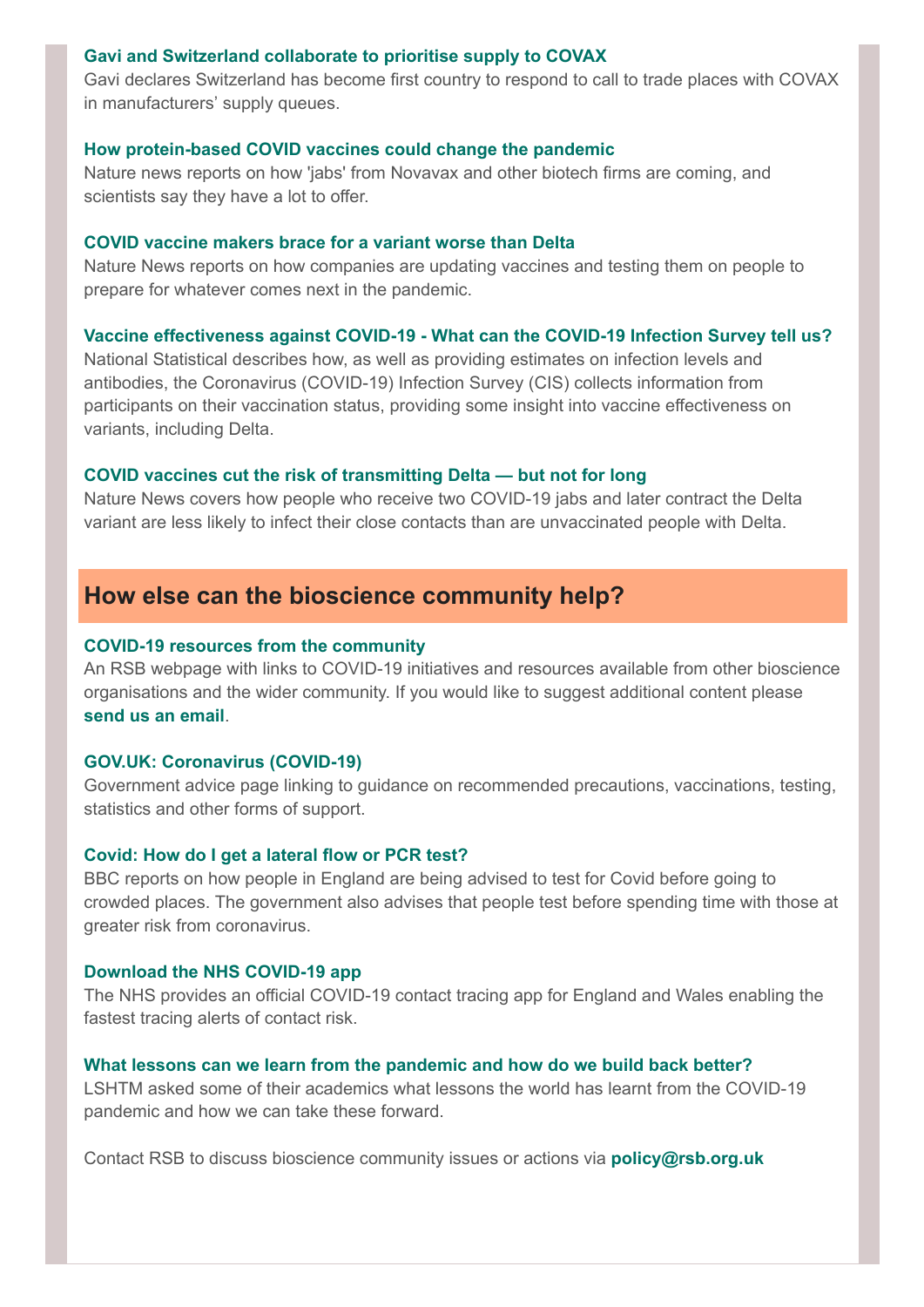# **Positive community news**

#### **[New website for Covid-19 vaccine research launched](https://www.covidvaccineresearch.org/)**

The British Society for Immunology has launched a brand new website to provide the latest information, news and resources on work being done by UK research teams to improve our understanding of vaccines for COVID-19.

The **[UK Covid Vaccine Research Hub](https://www.covidvaccineresearch.org/)** aims to champion and celebrate the immense contribution of UK researchers to the development and understanding of the new vaccines, while giving people access to the latest evidence-based insights and expertise.

Funded by UK Research and Innovation's National Core Studies Programme, the site hosts a directory of research publications, information about major UK research initiatives and trials currently under way, news on the latest research as it appears, engaging and accessible resources for the public, briefings and reports for policy makers, and a range of information for researchers, including details of upcoming grants and awards.

Dr Doug Brown, Chief Executive of the British Society for Immunology, said:

"Since the pandemic began, there has been an unprecedented spotlight on scientific research, and on vaccines in particular. Never has there been more appetite for information and knowledge about how vaccines work, how they are developed and tested, and about the risks and benefits for individuals.

This exciting new initiative, the UK Covid Vaccine Research Hub, aims to help meet this demand while promoting awareness and support for the work being undertaken by UK research teams, whose explorations are vital to global efforts to bring us out of the pandemic."

#### **[New advanced analytics research to deliver next level of insights into COVID-19](https://www.hdruk.ac.uk/news/new-advanced-analytics-research-to-deliver-next-level-of-insights-into-covid-19/)**

HDRUK announces nine new studies awarded a total of £2m to use large-scale linked data to address priority research questions that will improve understanding of the pandemic and inform the continued policy response.

#### **[Opinion: Serendipity and foresight prepared the world to fight the coronavirus](https://www.washingtonpost.com/s/health/2021/10/01/barney-graham-covid-vaccines/)**

The Washington Post describes how vaccine scientist Barney Graham laid the groundwork for the world to battle this pandemic, and the scientists he mentored will equip us for the next one.

## **Other regularly updated information sources**

### **[Additional COVID-19 resources](https://www.rsb.org.uk/about-us/covid-19/additional-covid-19-resources)**

An RSB webpage collating other externally updated resources on COVID-19. If you would like to suggest additional content please **[send us an email](mailto:policy@rsb.org.uk)**.

#### **[\[WHO\] Coronavirus disease \(COVID-19\) Situation Dashboard](https://covid19.who.int/)** WHO COVID-19 situation dashboard.

**[Coronavirus COVID-19 Global Cases by Johns Hopkins CSSE](https://gisanddata.maps.arcgis.com/apps/opsdashboard/index.html#/bda7594740fd40299423467b48e9ecf6)** COVID-19 case dashboard.

## **[Global.health open repository and visualisation platform](https://global.health/)**

An international database tracking anonymised information about individual COVID-19 cases.